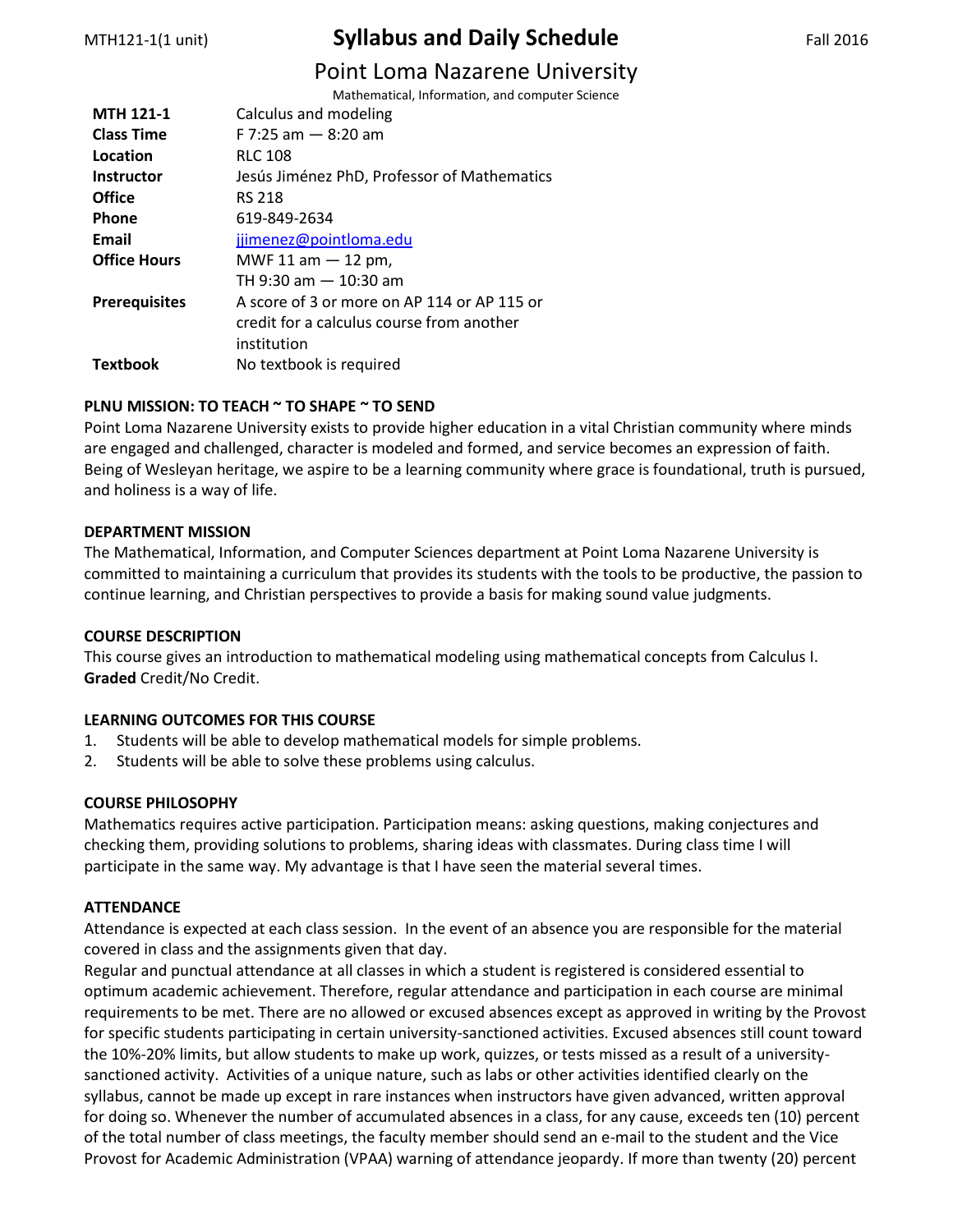# MTH121-1(1 unit) **Syllabus and Daily Schedule** Fall 2016

of the total number of class meetings is reported as missed, the faculty member or VPAA may initiate the student's de-enrollment from the course without further advanced notice to the student. If the date of deenrollment is past the last date to withdraw from a class, the student will be assigned a grade of W or WF consistent with university policy in the Grading section of the catalog. There are no refunds for courses where a de-enrollment was processed. For more details see the PLNU catalog:

[http://catalog.pointloma.edu/content.php?catoid=14&navoid=1089#Class\\_Attendance](http://catalog.pointloma.edu/content.php?catoid=14&navoid=1089#Class_Attendance)

## **CLASS ENROLLMENT**

It is the student's responsibility to maintain his/her class schedule. Should the need arise to drop this course (personal emergencies, poor performance, etc.), the student has the responsibility to follow through (provided the drop date meets the stated calendar deadline established by the university), not the instructor. Simply ceasing to attend this course or failing to follow through to arrange for a change of registration (drop/add) may easily result in a grade of F on the official transcript.

# **ACADEMIC ACCOMMODATIONS**

While all students are expected to meet the minimum academic standards for completion of their courses as established by the instructors, students with special needs may require academic accommodations. At Point Loma Nazarene University, students requesting academic accommodations must file documentation with the Disability Resource Center (DRC), located in the Bond Academic Center. Once the student files documentation, the Disability Resource Center contacts the student's instructors and provides written recommendations for reasonable and appropriate accommodations to meet the individual needs of the student. This policy assists the university in its commitment to full compliance with Section 504 of the Rehabilitation Act of 1973, the Americans with Disabilities (ADA) Act of 1990, and ADA Amendments Act of 2008, all of which prohibit discrimination against students with special needs and guarantees all qualified students equal access to the benefits of PLNU programs and activities. For more details see the PLNU catalog: [http://catalog.pointloma.edu/content.php?catoid=14&navoid=1089#Academic\\_Accommodations](http://catalog.pointloma.edu/content.php?catoid=14&navoid=1089#Academic_Accommodations)

Students with learning disabilities who may need accommodations should discuss options with the instructor during the first two weeks of class.

# **ACADEMIC HONESTY**

The Point Loma Nazarene University community holds the highest standards of honesty and integrity in all aspects of university life. Any violation of the university's commitment is a serious affront to the very nature of Point Loma's mission and purpose. Violations of academic honesty include cheating, plagiarism, falsification, aiding academic dishonesty, and malicious interference. The details of PLNU's meaning of each of these words can be found in the PLNU catalog at:

[http://catalog.pointloma.edu/content.php?catoid=14&navoid=1089#Academic\\_Honesty](http://catalog.pointloma.edu/content.php?catoid=14&navoid=1089#Academic_Honesty)

A student remains responsible for the academic honesty of work submitted in PLNU courses and the consequences of academic dishonesty beyond receipt of the final grade in the class and beyond the awarding of the diploma. Ignorance of these catalog policies will not be considered a valid excuse or defense. Students may not withdraw from a course as a response to a consequence.

A student who is caught cheating on any item of work will receive a zero on that item and may receive an "F" for the semester. See the PLNU Catalog for a further explanation of the PLNU procedures for academic dishonesty [\(http://catalog.pointloma.edu/content.php?catoid=14&navoid=1089#Academic\\_Honesty\)](http://catalog.pointloma.edu/content.php?catoid=14&navoid=1089#Academic_Honesty).

# **COPYRIGHT PROTECTED MATERIALS**

Point Loma Nazarene University, as a non-profit educational institution, is entitled by law to use materials protected by the US Copyright Act for classroom education. Any use of those materials outside the class may violate the law.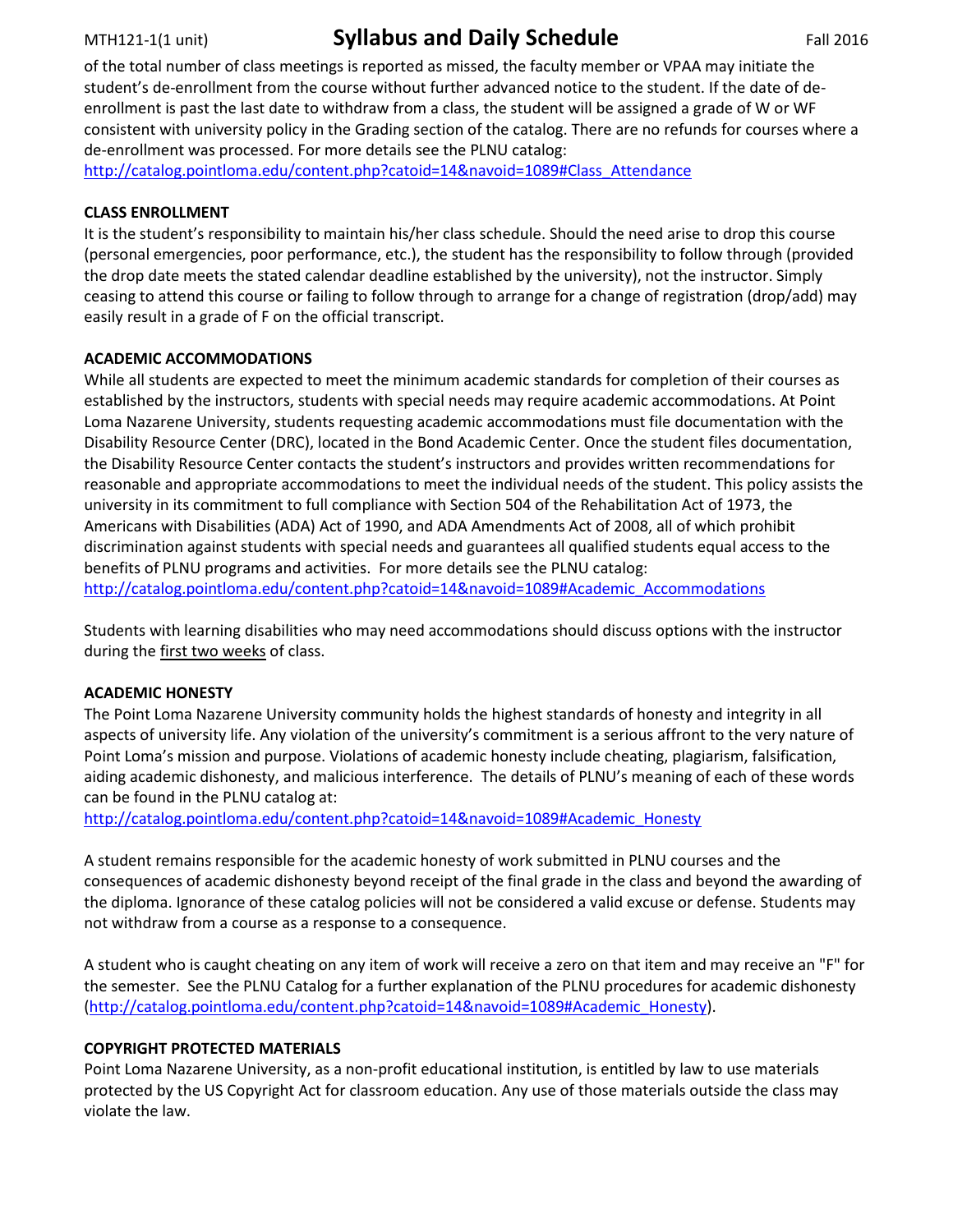# **CREDIT HOUR**

In the interest of providing sufficient time to accomplish the stated course learning outcomes, this class meets the PLNU credit hour policy for a 1 unit class delivered over 16 weeks. Specific details about how the class meets the credit hour requirements can be provided upon request.

# **EDUCATION RECORDS (FERPA) AND DIRECTORY INFORMATION**

The Family Educational Rights and Privacy Act (FERPA) of 1974 as amended affords students certain rights with respect to their education records. These include: 1) the right to inspect and review the student's education records within 45 days of the day the university receives a request for access, 2) the right to request the amendment of the student's education records that the student believes are inaccurate or misleading, 3) the right to consent to disclosures of personally identifiable information contained in the student's education records, and 4) the right to file a complaint with the U.S. Department of Education concerning alleged failures by Point Loma to comply with the requirements of FERPA.

FERPA has specifically identified certain information called directory information that may be disclosed without student consent. Although directory information may be disclosed without student consent, PLNU is not required to release directory information.

The university has defined directory information as name, address (including electronic mail), telephone number, date and place of birth, major field of study, dates of attendance, enrollment status, degrees, honors and awards received, participation in officially recognized activities and sports, weight and height of members of athletic teams, degree candidacy, and the most recent previous educational agency or institution attended. This information may be provided, upon review by the Vice Provost for Academic Administration, as public information or to individuals who demonstrate a valid need to contact students. Photographs of students may also be used in various university publications or on the university website. Students who prefer that their photograph not be used, must inform the Office of Marketing and Creative Services of their request prior to the second Monday of each semester.

The university may disclose education records to college officials with legitimate educational interests. A college official is a person employed by the university; a member of the Board of Trustees; or an individual serving on a committee, such as disciplinary or grievance committees. A college official has a legitimate educational interest if the information aids the official in fulfilling professional functions. PLNU also includes among college officials a student appointed to an official committee or assisting another official in performing tasks and outside service providers who perform an institutional service of function such as attorneys, auditors, and the National Student Clearinghouse. The university may also disclose education records to post-secondary institutions in which a student is seeking or intending to enroll, or is already attending if the disclosure is for purposes related to the student's enrollment or transfer.

Questions relative to FERPA policies should be referred to the Office of the Vice Provost for Academic Administration or may be referenced at FERPA.

[\(http://catalog.pointloma.edu/content.php?catoid=18&navoid=1278#Education\\_Records\\_\\_FERPA\\_\\_and\\_Direct](http://catalog.pointloma.edu/content.php?catoid=18&navoid=1278#Education_Records__FERPA__and_Directory_Information) [ory\\_Information\)](http://catalog.pointloma.edu/content.php?catoid=18&navoid=1278#Education_Records__FERPA__and_Directory_Information)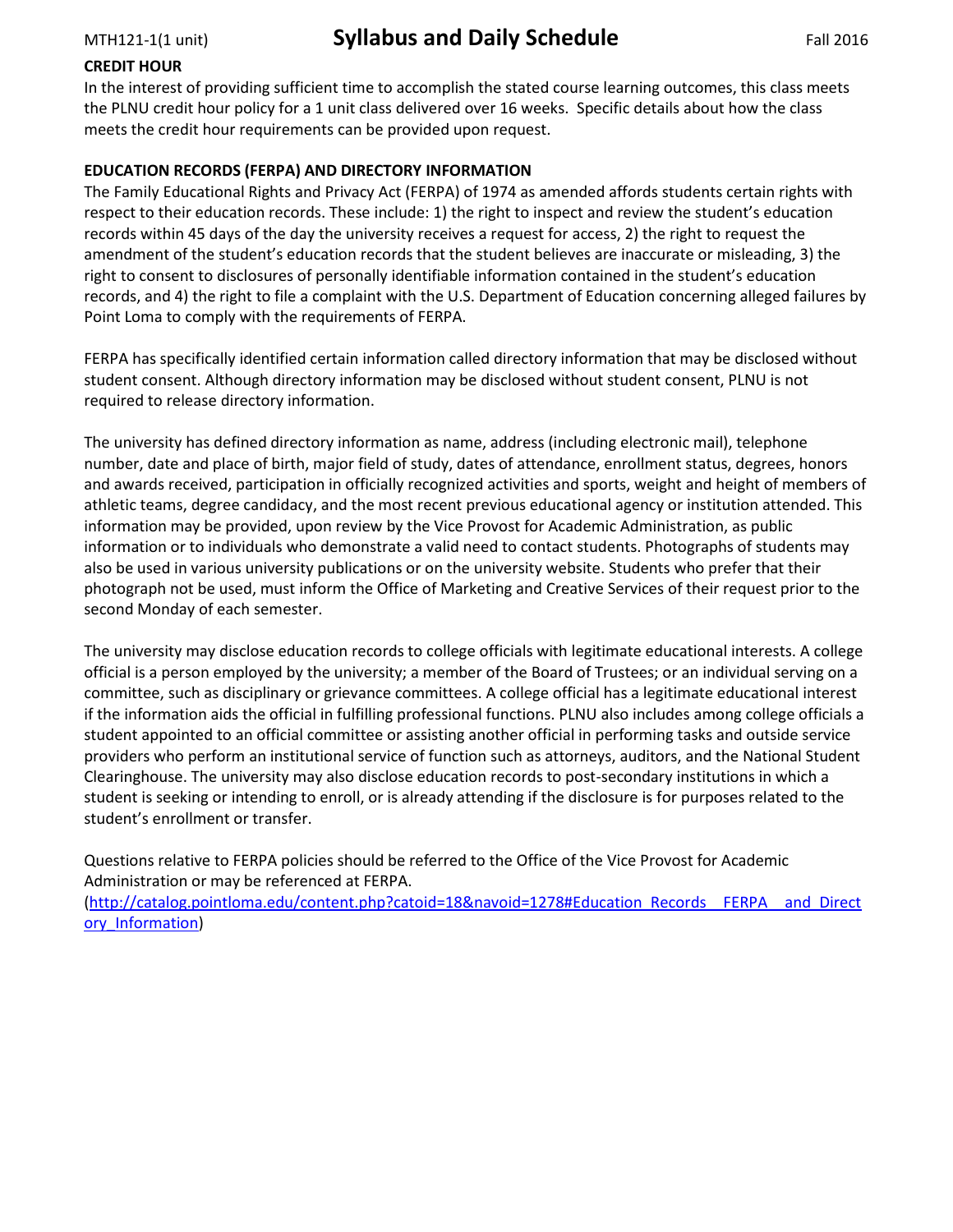#### **GRADING**

The grade for the labs is based on the **weekly labs** (40%), one **midterm exam** (30%) and a **final exam** (30%).

**Grading Scale:** Course grades will be assigned according to the following scale:

### **Grading Scale in Percentages**

|            | (87.5, 90]                                                 | (77.5, 80) | (67.5, 70) |
|------------|------------------------------------------------------------|------------|------------|
|            | $(92.5, 100]$ $(82.5, 87.5]$ $(72.5, 77.5)$ $(62.5, 67.5)$ |            |            |
| (90, 92.5] | (80, 82.5)                                                 | (70, 72.5) | [60, 62.5] |

### **PARTIAL EXAMS POLICY**

Make-up tests (or the exam) will be given only by arrangement prior to the test (exam) scheduled date with the instructor for reasons of documented emergency.

### **DATE AND TIME FOR THE FINAL EXAM**

The final exam date and time is set by the university at the beginning of the semester and may not be changed by the instructor. Only in the case that a student is required to take three exams during the same day of finals week is an instructor authorized to change the exam date and time for that particular student.

### **FINAL EXAM POLICY**

Successful completion of this class requires taking the final examination **on its scheduled day**. The final examination schedule is posted on th[e Class Schedules](http://www.pointloma.edu/experience/academics/class-schedules) site. No requests for early examinations or alternative days will be approved.

#### **INCOMPLETE AND LATE ASSIGNMENTS**

All assignments are to be submitted/turned in by the beginning of the class session when they are due including assignments posted in Canvas. Incompletes will only be assigned in extremely unusual circumstances.

#### **CELL PHONES**

Turn off any cell phone, pager or things that are distracting while you are in class. Also, you should not work on other classes while in class to do so is disrespectful and it is not the best use of class time.

#### **GENERAL ADVICE**

The key to success in this class is to attend lectures regularly and do your homework. You learn mathematics by doing it yourself. You should expect to spend approximately two hours outside of class for every one hour in class working on homework and going over concepts. When doing homework, please note it is normal to not be able to do every problem correct on the first attempt.

Do not be discouraged, instead seek help.

#### **SOURCES OF HELP**

- The instructor. If you have questions, ask me. See my office hour's schedule.
- Other classmates. Form study groups! Work together!

| <b>Lab Calendar</b> |             |                 |  |      |             |                 |  |
|---------------------|-------------|-----------------|--|------|-------------|-----------------|--|
| Week                | <b>Date</b> | <b>Activity</b> |  | Week | <b>Date</b> | <b>Activity</b> |  |
|                     | 2-Sep       | Coke            |  | 8    | 28-Oct      | Work 1          |  |
|                     | 9-Sep       | Aids 1          |  |      | 4-Nov       | Work 2          |  |
|                     | 16-Sep      | Aids 2          |  | 10   | 11-Nov      | Population      |  |
| 4                   | 23-Sep      | Aids 3          |  | 11   | 18-Nov      | Finance 1       |  |
|                     | 30-Sep      | Aids 4          |  | 12   | 25-Nov      | Finance 2       |  |